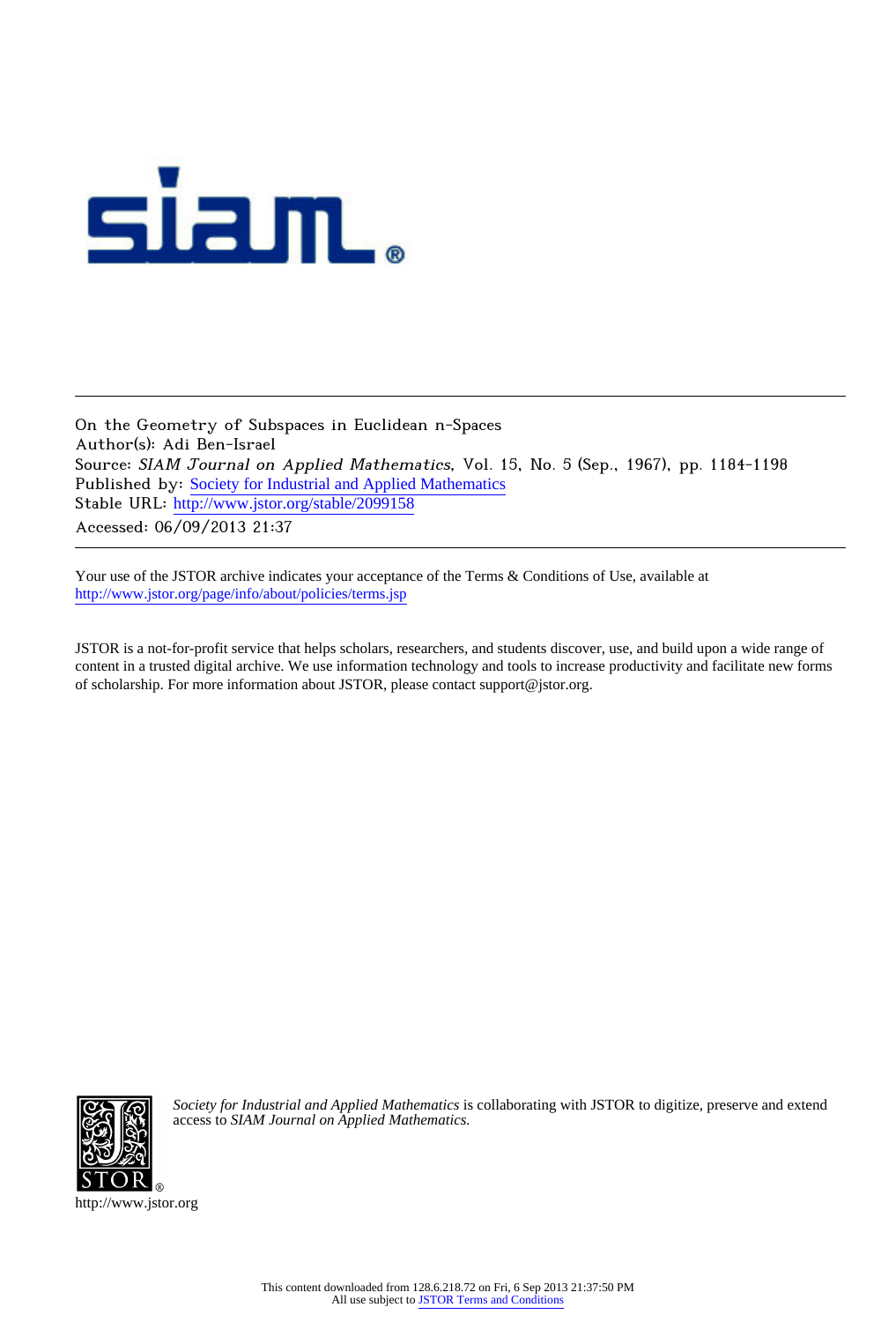## ON THE GEOMETRY OF SUBSPACES IN EUCLIDEAN n-SPACES\*

## ADI BEN-ISRAELt

Introduction. This paper consists of four sections. In §1 the intersections of manifolds in  $E<sup>n</sup>$  are studied. Theorem 1 characterizes the case when an intersection of two manifolds is nonempty, and gives explicit expressions for that intersection. Theorems 2 and 3 give the intersection of two subspaces and the projector thereon. Applications are then given for systems of equations in partitioned form (Corollary 2) and for the inverses of partitioned matrices (Corollaries 3, 4). Section 2 applies the results of  $$1$  to ill-conditioned systems of linear equations. Partitioning the equations is used to obtain a sequence of approximate solutions (63), for which an error bound is given by  $(64)$ . In §3 an application is given to the generalized inverse of a product of projectors. Section 4 is independent of the rest of the paper: it extends the concept of inclination between subspaces in  $E<sup>n</sup>$ , as introduced by Zassenhaus [24]. Thus we show that if the subspace  $S_j = R(A_j^*), j = 1, 2$ , then the eigenvalues of  $A_1A_2^A A_2A_1^{\dagger}$  are the squares of the cosines of the angles of inclination between the subspaces  $S_1$ ,  $S_2$  (Theorem 4).

**Notations.** For an  $m \times n$  complex matrix A we denote by:

 $A^*$  the *conjugate transpose* of  $A$ ,  $A^{\dagger}$  the generalized inverse of A (see [20]),  $R(A)$  the range space of A,  $N(A)$  the null space of A,  $\|A\| = \max \{\sqrt{\lambda}: \lambda \text{ an eigenvalue of } A^*A\},\$  the spectral norm of A.

This norm is consistent with the Euclidean vector norm, e.g., [16, p. 44].

Let  $E<sup>n</sup>$  denote the *n*-dimensional complex vector space. For a subspace L of  $E^n$  we denote by:

 $P_L$  the projector on L, i.e.,  $P_L = P_L^2 = P_L^*$  and  $L = R(P_L)$ ,  $L^{\perp}$  the orthogonal complement of L,  ${x + L} = {x + y : y \in L}$  the manifold parallel to L through x,  $AL = \{Ax : x \in L\}.$ 

The following facts are often used in this paper:

(1) 
$$
AA^{\dagger} = P_{R(A)}
$$
, (e.g., see [5]),

\* Received by the editors June 15, 1966, and in revised form December 1, 1966.

t Systems Engineering Department, University of Illinois, Chicago, Illinois 60680, and the Technological Institute, Northwestern University, Evanston, Illinois 60201. This research was supported by the National Science Foundation under Grant GP 5230.

1184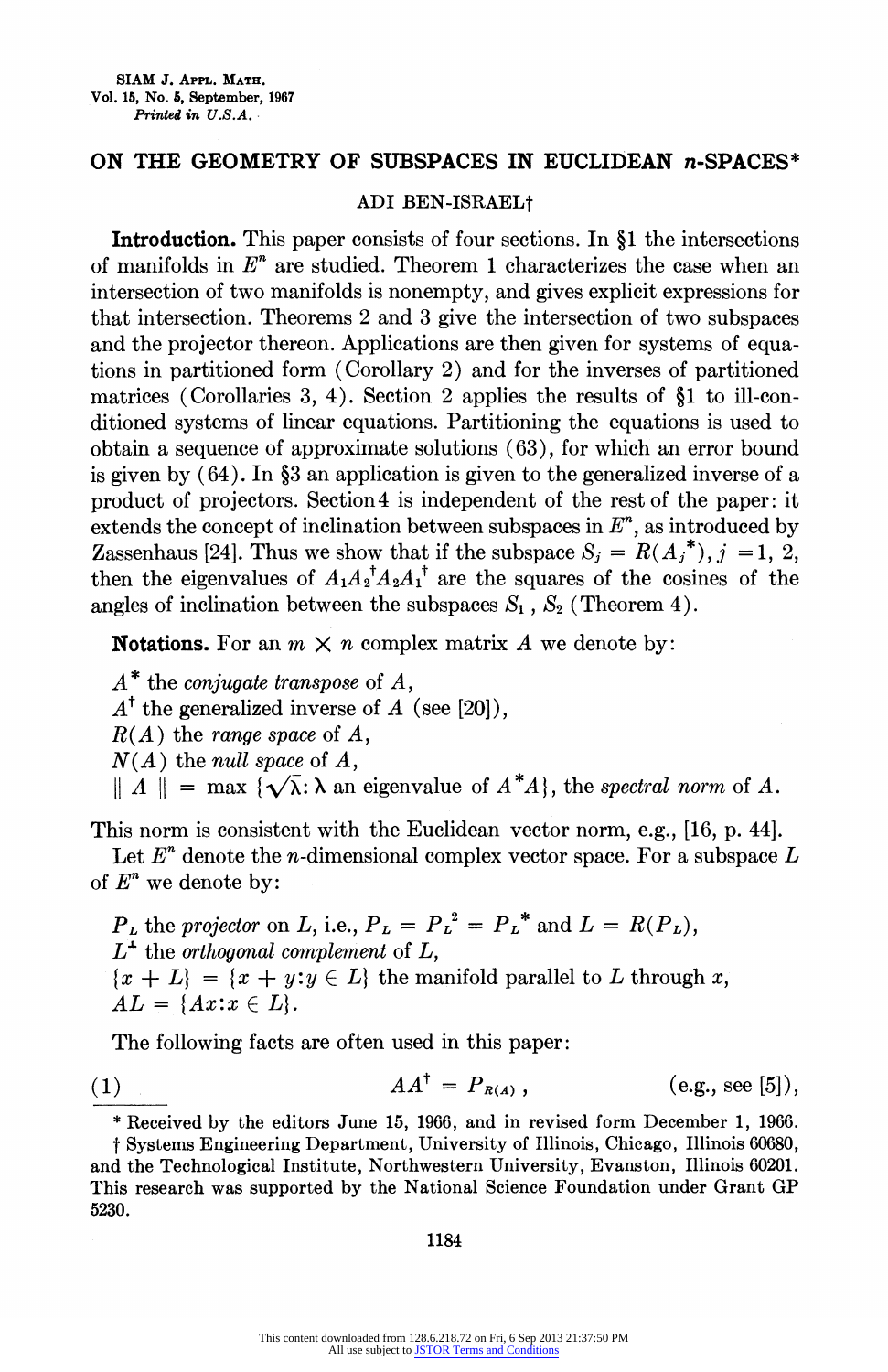$$
(2) \hspace{1cm} A^{\dagger} A = P_{R(A^*)} \, ,
$$

$$
(3) \hspace{1cm} I - AA^{\dagger} = P_{N(A^*)} \, ,
$$

(4)  $I - A^{\dagger} A = P_{N(A)}$ .

## 1. On intersections of manifolds.

THEOREM 1. Let L, M be any two subspaces of  $E<sup>n</sup>$ , and let x, y be any two vectors in  $E<sup>n</sup>$ . Then the intersection of manifolds

$$
(5) \qquad \qquad \{x+L\} \cap \{y+M\}
$$

is nonempty if and only if

(6) 
$$
(P_L + P_M)(P_L + P_M)^{\dagger}(y - x) = y - x,
$$

in which case

(7) 
$$
\{x+L\} \cap \{y+M\} = x + P_L(P_L + P_M)^{\dagger}(y-x) + L \cap M
$$

$$
= y - P_M(P_L + P_M)^{\dagger}(y-x) + L \cap M.
$$

*Proof.* The manifold  $(5)$  is nonempty if and only if there are vectors  $u$ ,  $v$  in  $E^n$  such that

$$
(8) \t x + PLu = y + PMv.
$$

Rewriting (8) as

(9) 
$$
(P_L, -P_M) \begin{pmatrix} u \\ v \end{pmatrix} = y - x,
$$

we recall [20, Theorem 2] that (9) is solvable if and only if

(10) 
$$
(P_L, -P_M)(P_L, -P_M)^{\dagger}(y - x) = y - x.
$$

Using the result  $A^{\dagger} = A^*(AA^*)^{\dagger}$  with  $A = (P_L, -P_M)$ , we verify that

(11)  

$$
(P_L, -P_M)^{\dagger} = \begin{pmatrix} P_L \\ -P_M \end{pmatrix} \begin{bmatrix} (P_L, -P_M) \begin{pmatrix} P_L \\ -P_M \end{pmatrix}^{\dagger}
$$

$$
= \begin{pmatrix} P_L \\ -P_M \end{pmatrix} (P_L + P_M)^{\dagger}.
$$

Therefore,

(12) 
$$
(P_L, -P_M)(P_L, -P_M)^{\dagger} = (P_L + P_M)(P_L + P_M)^{\dagger},
$$

and (6) follows from (10) and (12). If (9) is solvable, its solutions are

(13) 
$$
{u \choose v} = (P_L, -P_M)^{\dagger} (y - x) + N(P_L, -P_M),
$$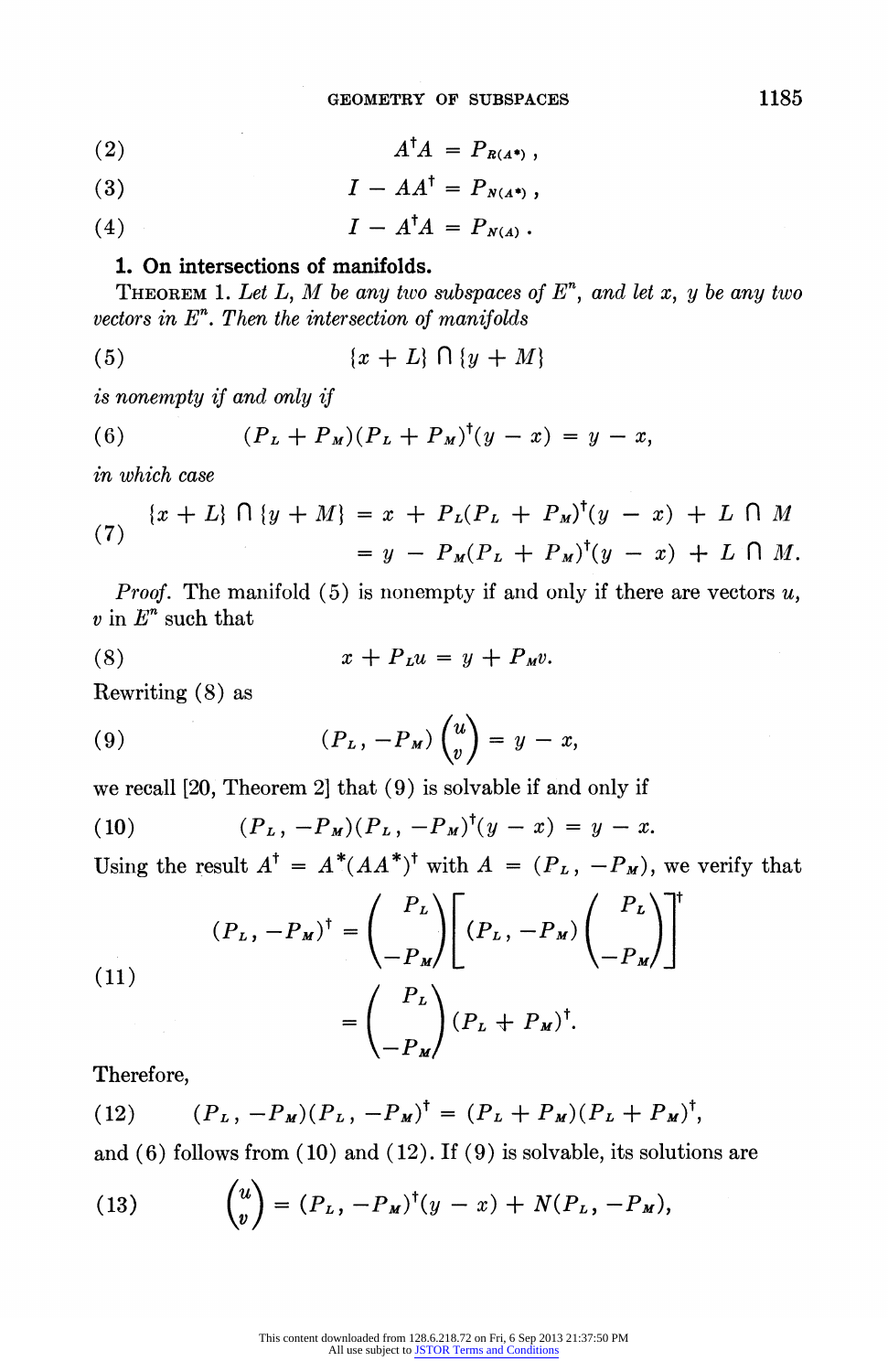which may be substituted in either side of  $(8)$  to give  $(5)$ :

(14)  
\n
$$
\begin{aligned}\n (x+L) \cap \{y+M\} \\
 &= x + (P_L, 0)[(P_L, -P_M)^{\dagger}(y-x) + N(P_L, -P_M)] \\
 &= y + (0, P_M)[(P_L, -P_M)^{\dagger}(y-x) + N(P_L, -P_M)].\n \end{aligned}
$$

From (11) we have

(15) 
$$
(P_L, 0)(P_L, -P_M)^{\dagger} = P_L(P_L + P_M)^{\dagger},
$$

$$
(0, P_M)(P_L, -P_M)^{\dagger} = -P_M(P_L + P_M)^{\dagger}.
$$

It is also clear that

(16) 
$$
(P_L, 0)N(P_L, -P_M) = L \cap M = (0, P_M)N(P_L, -P_M).
$$

Finally, (7) follows from substituting (15) and (16) in (14). Remark 1. An alternative proof that

$$
\{x + L\} \cap \{y + M\} \neq \emptyset
$$
  
if and only if  $(P_L + P_M)(P_L + P_M)^{\dagger}(y - x) = y - x$ 

is as follows: the set (5) is nonempty if and only if

$$
(17) \t\t y-x\in L+M.
$$

From  $(1)$  it follows that

(18) 
$$
P_{L+M} = (P_L + P_M)(P_L + P_M)^{\dagger},
$$

and (6) follows from (17) and (18).

*Remark* 2. Let  $A$ ,  $B$  be two m-rowed complex matrices. The intersection  $R(A) \cap R(B)$  is nonempty, being an intersection of two subspaces of  $E^m$ . Similarly to (16) we have

(19) 
$$
R(A) \cap R(B) = (A, 0)N(A, -B) = (0, B)N(A, -B).
$$

Remark 3. The following theorem expresses the intersection of two subspaces in terms of their projectors.

THEOREM 2. Let L, M be any two subspaces of  $E<sup>n</sup>$ . Then

(20) 
$$
L \bigcap M = P_L x - P_L (P_L + P_M)^{\dagger} (P_L x - P_M y) = P_M y + P_M (P_L + P_M)^{\dagger} (P_L x - P_M y),
$$

where  $x$ ,  $y$  range over  $E^n$ .

Proof. From  $(16)$  we have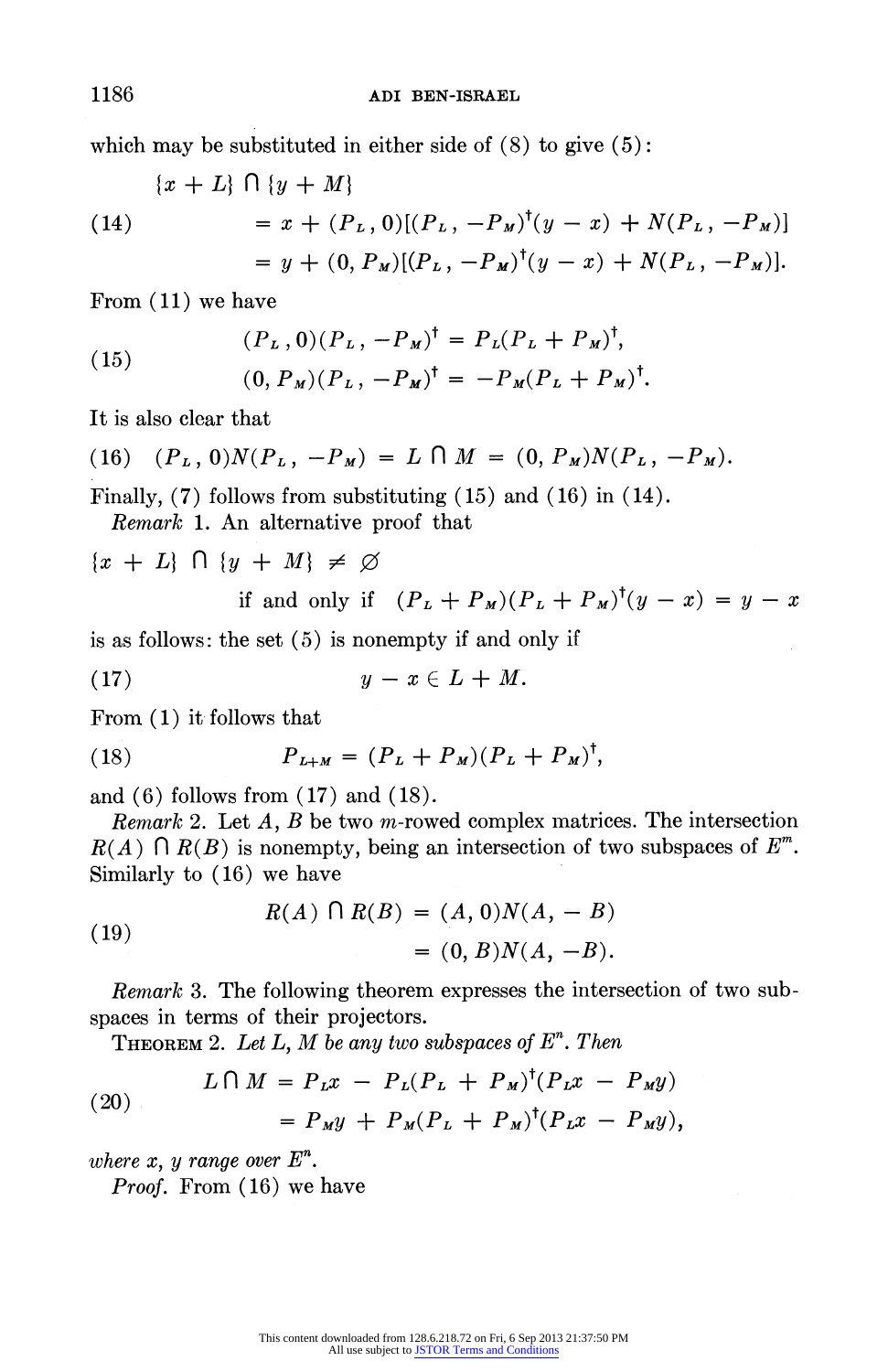$$
L \cap M = (P_L, 0)N(P_L, -P_M)
$$
  
=  $(P_L, 0) \left[ I - (P_L, -P_M)^{\dagger} (P_L, -P_M) \right] \begin{pmatrix} x \\ y \end{pmatrix}$  by (4)

(21) 
$$
= (P_L, 0) \left[ I - \begin{pmatrix} P_L \\ -P_M \end{pmatrix} (P_L + P_M)^{\dagger} (P_L, -P_M) \right] \begin{pmatrix} x \\ y \end{pmatrix}
$$

$$
= P_L x - P_L (P_L + P_M)^{\dagger} (P_L x - P_M y).
$$
by (11)

The alternative statement in (20) is similarly proved.

Another expression of  $L \cap M$  in terms of  $P_L$ ,  $P_M$  is given in the following theorem due to Nakano [18]; see also Pyle [22] and Altman [1], [2] for extensions and applications.

**THEOREM** 3 (Nakano). Let L, M be any two subspaces of  $E^n$ . Then

(22) 
$$
P_{L\cap M} = \lim_{k\to\infty} (P_L P_M)^k.
$$

Returning to manifolds we have as an easy consequence of Theorem 1 the following corollary.

COROLLARY 1. Let L, M be two subspaces of  $E<sup>n</sup>$  which satisfy

$$
(23) \tL \cap M = \{0\},\
$$

$$
(24) \t\dim L + \dim M = n.
$$

Then, for any two vectors  $x, y$  in  $E<sup>n</sup>$ , the intersection (5) consists of the single vector

(25) 
$$
\{x + L\} \cap \{y + M\} = \{x + P_L(P_L + P_M)^{\dagger}(y - x)\} = \{y - P_M(P_L + P_M)^{\dagger}(y - x)\}.
$$

*Proof.* The intersection (5) is nonempty for any pair x, y because (24) implies that  $(P_L, -P_M)$  is of rank n and therefore (9) is solvable for all  $(y - x)$ . Using (23) and (7) we get (25).

An application of Theorem 1 to the solution of linear equations is made in the following corollary.

COROLLARY 2. Let A, B be two complex matrices with n columns, and let the two systems of equations

$$
(26) \t\t\t Ax = a,
$$

$$
(27) \t\t Bx = b
$$

be solvable and possess a common solution. Then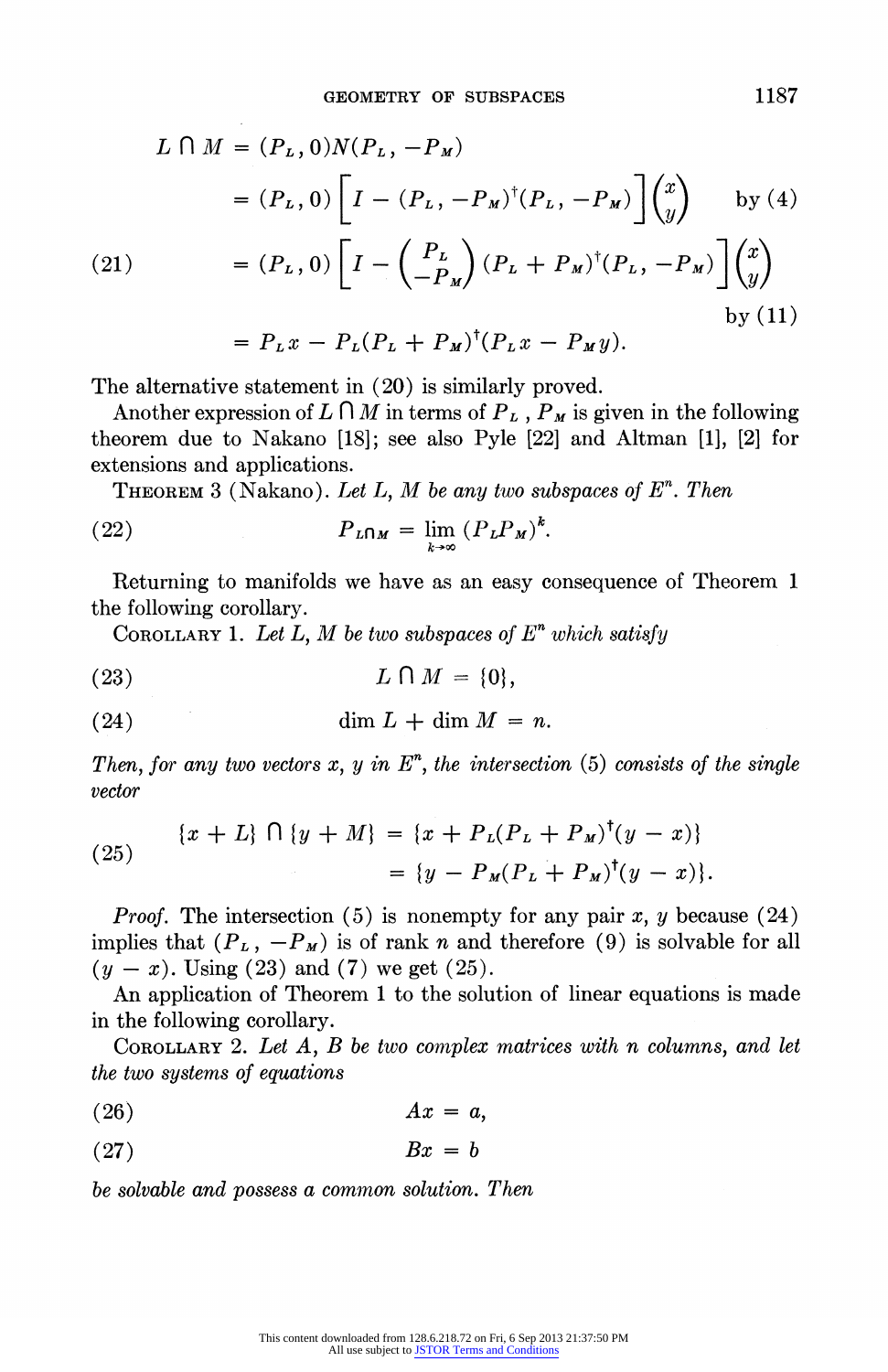(28)  
\n
$$
\binom{A}{B}^{\dagger} \binom{a}{b} = A^{\dagger} a + (P_{N(A)} - P_{N(A) \cap N(B)})
$$
\n
$$
\cdot (P_{N(A)} + P_{N(B)})^{\dagger} (B^{\dagger} b - A^{\dagger} a)
$$
\n
$$
= B^{\dagger} b - (P_{N(B)} - P_{N(A) \cap N(B)})
$$
\n
$$
\cdot (P_{N(A)} + P_{N(B)})^{\dagger} (B^{\dagger} b - A^{\dagger} a).
$$

Proof. The solution manifolds of (26), (27) are, respectively,

(29)  $R = A^{\dagger}a + N(A),$ 

(30)  $S = B^{\dagger}b + N(B).$ 

Consider the joint system

$$
(31) \qquad \qquad \binom{A}{B} x = \binom{a}{b},
$$

whose solution manifold is nonempty (because (26) and (27) have a solution in common) and is given by:

(32) 
$$
T = \begin{pmatrix} A \\ B \end{pmatrix}^{\dagger} \begin{pmatrix} a \\ b \end{pmatrix} + N \begin{pmatrix} A \\ B \end{pmatrix} = \begin{pmatrix} A \\ B \end{pmatrix}^{\dagger} \begin{pmatrix} a \\ b \end{pmatrix} + N(A) \cap N(B).
$$

Clearly,

$$
(33) \t\t T = R \cap S,
$$

and using (7) with  $x = A^{\dagger}a$ ,  $y = B^{\dagger}b$ ,  $L = N(A)$  and  $M = N(B)$ , we get

(34) 
$$
T = A^{\dagger} a + P_{N(A)} (P_{N(A)} + P_{N(B)})^{\dagger} (B^{\dagger} b - A^{\dagger} a) + N(A) \cap N(B)
$$

$$
= B^{\dagger} b - P_{N(B)} (P_{N(A)} + P_{N(B)})^{\dagger} (B^{\dagger} b - A^{\dagger} a) + N(A) \cap N(B)
$$

In (32) the manifold T is represented as the subspace  $N(A) \cap N(B)$ translated to the point

$$
\binom{A}{B}^{\dagger}\binom{b}{a},
$$

which is in

(35) 
$$
R\left(\binom{A}{B}^{+}\right) = R\left(\binom{A}{B}^{*}\right) = R(A^{*}) + R(B^{*}) = (N(A) \cap N(B))^{+}.
$$

To bring (34) to this form, we must project the vector therein on  $R(A^*)$  $+ R(B^*)$ . Thus,

$$
(36) \quad \binom{A}{B}^{\dagger} \binom{a}{b} = P_{R(A^*)+R(B^*)}(A^{\dagger}a + P_{N(A)}(P_{N(A)} + P_{N(B)})^{\dagger}(B^{\dagger}b - A^{\dagger}a))
$$

$$
= P_{R(A^*)+R(B^*)}(B^{\dagger}b - P_{N(B)}(P_{N(A)} + P_{N(B)})^{\dagger}(B^{\dagger}b - A^{\dagger}a)).
$$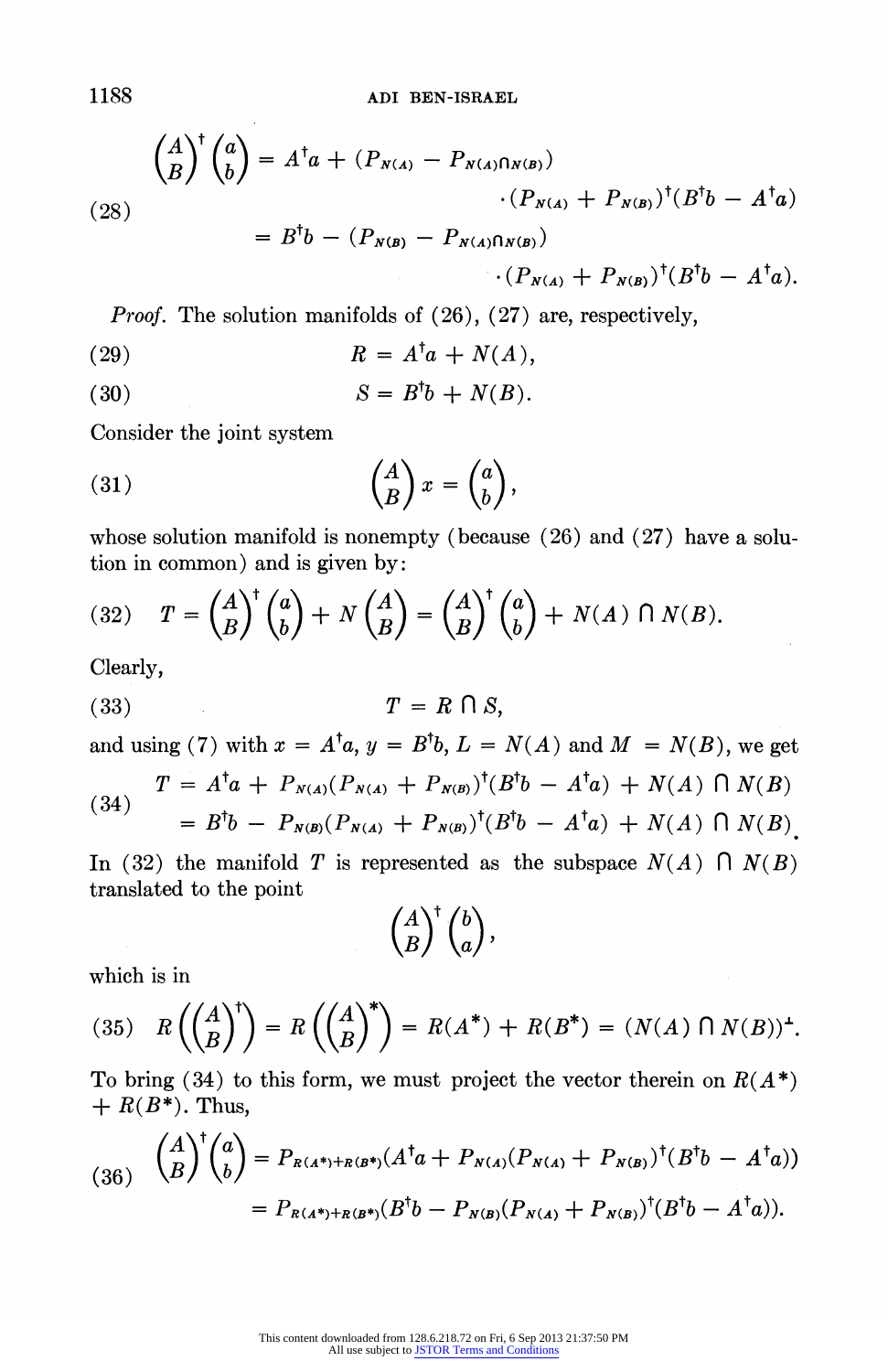But

$$
(37) \t\t P_{R(A^*)+R(B^*)}A^{\dagger} = A^{\dagger},
$$

$$
(38) \t\t P_{R(A^*)+R(B^*)}B^{\dagger} = B^{\dagger},
$$

(39) 
$$
P_{R(A^*)+R(B^*)}P_{N(A)} = (I - P_{N(A)\cap N(B)})P_{N(A)}
$$

$$
= P_{N(A)} - P_{N(A)\cap N(B)},
$$

(40)  

$$
P_{R(A^*)+R(B^*)}P_{N(B)} = (I - P_{N(A)\cap N(B)})P_{N(B)}
$$

$$
= P_{N(B)} - P_{N(A)\cap N(B)}.
$$

Substituting  $(37)-(40)$  in  $(36)$  we get  $(28)$ .

 $\sim$   $\sim$ 

Corollary 2 can be used to obtain a representation for the generalized inverse of the partitioned matrix  $\begin{pmatrix} A \\ B \end{pmatrix}$  as follows.

COROLLARY 3. Let  $A$ ,  $B$ , be two complex matrices with n columns, and let the intersection of the subspaces  $R(A^*)$ ,  $R(B^*)$  consist of the zero vector alone. Then

$$
(41) \quad \binom{A}{B}^{\dagger} = (A^{\dagger}, 0) + (P_{N(A)} - P_{N(A)\cap N(B)})(P_{N(A)} + P_{N(B)})^{\dagger}(-A^{\dagger}, B^{\dagger})
$$

$$
= (0, B^{\dagger}) - (P_{N(B)} - P_{N(A)\cap N(B)})(P_{N(A)} + P_{N(B)})^{\dagger}(-A^{\dagger}, B^{\dagger}).
$$

*Proof.* From  $R(A^*) \cap R(B^*) = \{0\}$  it follows that  $N(A) + N(B) = E^n$ , so that the manifolds (29) and (30) have a nonempty intersection for every pair of vectors  $a, b$ . The conditions of Corollary 2 are thus satisfied, and (41) follows from  $(28)$  and the arbitrariness of a, b.

Other representations for the generalized inverse of a partitioned matrix were given by Penrose [21], Greville [13], [14], Cline [8], [9] and Rohde [23].

An important special case of (41) occurs when the matrix  $\begin{pmatrix} A \\ B \end{pmatrix}$  is nonsingular.

COROLLARY 4. If the matrix 
$$
\begin{pmatrix} A \\ B \end{pmatrix}
$$
 is nonsingular, then  
\n(42)  $\begin{pmatrix} A \\ B \end{pmatrix}^{-1} = (A^{\dagger}, 0) + P_{N(A)} (P_{N(A)} + P_{N(B)})^{-1} (-A^{\dagger}, B^{\dagger})$   
\n= (0, B^{\dagger}) - P\_{N(B)} (P\_{N(A)} + P\_{N(B)})^{-1} (-A^{\dagger}, B^{\dagger}).

*Proof.* From the nonsingularity of  $\begin{pmatrix} A \\ B \end{pmatrix}$  the following two facts follow:

$$
(43) \hspace{1cm} P_{N(A)\bigcap N(B)} = 0,
$$

(44) 
$$
P_{N(A)} + P_{N(B)} \text{ is nonsingular.}
$$

Equation (42) follows now from (41).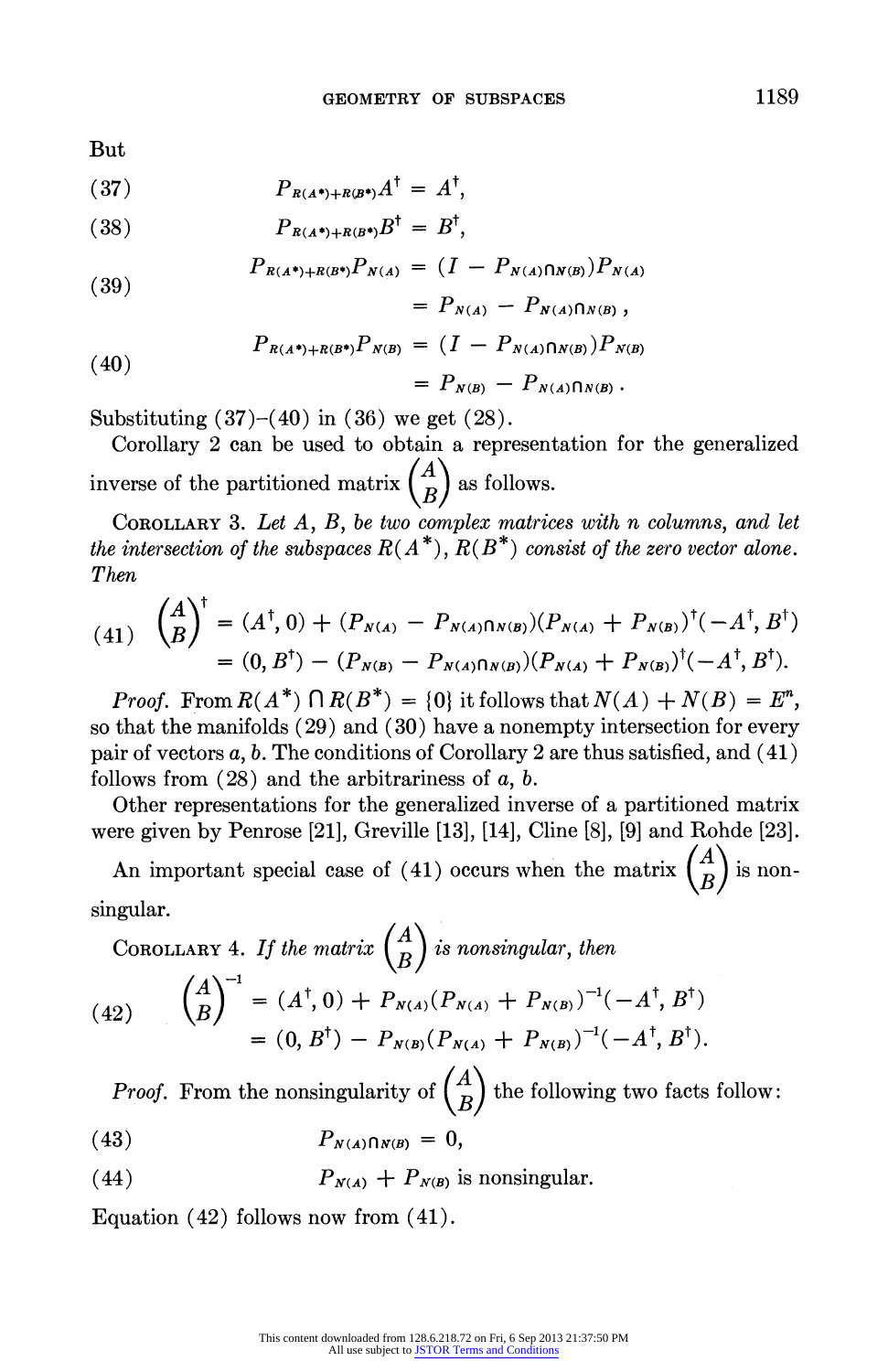Remark 4. If the subspaces  $N(A)$ ,  $N(B)$  are orthogonal, i.e., if

(45) 
$$
P_{N(A)} + P_{N(B)} = P_L
$$

for some subspace  $L$ , then  $(28)$  yields

(46)  
\n
$$
\binom{A}{B}^{\dagger} \binom{a}{b} = A^{\dagger} a + P_{N(A)} B^{\dagger} b
$$
\n
$$
= B^{\dagger} b + P_{N(B)} A^{\dagger} a.
$$

Indeed, (46) follows from (28) by noting that

$$
(47) \t\t\t P_L^{\dagger} = P_L,
$$

(48) 
$$
P_{N(A)}P_L = P_{N(A)}, \quad P_{N(B)}P_L = P_{N(B)} \quad \text{from (45)},
$$

(49) 
$$
P_{N(A)}A^{\dagger} = 0, \qquad P_{N(B)}B^{\dagger} = 0.
$$

In particular, if the subspaces  $N(A)$ ,  $N(B)$  are orthogonal complements, i.e., if

$$
(50) \t\t P_{N(A)} + P_{N(B)} = I,
$$

then  $\begin{pmatrix} A \\ B \end{pmatrix}$  is nonsingular and

(51) 
$$
\begin{pmatrix} A \\ B \end{pmatrix}^{-1} = (A^{\dagger}, B^{\dagger}).
$$

Example. Let

$$
A = (1, 1),
$$
  
\n
$$
B = (1, 2),
$$
  
\n
$$
\begin{pmatrix} A \\ B \end{pmatrix}^{-1} = \begin{pmatrix} 1 & 1 \\ 1 & 2 \end{pmatrix}^{-1} = \begin{pmatrix} 2 & -1 \\ -1 & 1 \end{pmatrix},
$$
  
\n
$$
A^{\dagger} = \frac{1}{2} \begin{pmatrix} 1 \\ 1 \end{pmatrix}, \qquad P_{N(A)} = I - A^{\dagger} A = \frac{1}{2} \begin{pmatrix} 1 & -1 \\ -1 & 1 \end{pmatrix},
$$
  
\n
$$
B^{\dagger} = \frac{1}{5} \begin{pmatrix} 1 \\ 2 \end{pmatrix}, \qquad P_{N(B)} = \frac{1}{5} \begin{pmatrix} 4 & -2 \\ -2 & 1 \end{pmatrix},
$$
  
\n
$$
P_{N(A)} + P_{N(B)} = \frac{1}{10} \left[ \begin{pmatrix} 5 & -5 \\ -5 & 5 \end{pmatrix} + \begin{pmatrix} 8 & -4 \\ -4 & 2 \end{pmatrix} \right] = \frac{1}{10} \begin{pmatrix} 13 & -9 \\ -9 & 7 \end{pmatrix},
$$
  
\n
$$
(P_{N(A)} + P_{N(B)})^{-1} = \begin{pmatrix} 7 & 9 \\ 9 & 13 \end{pmatrix}.
$$

Using (42) we obtain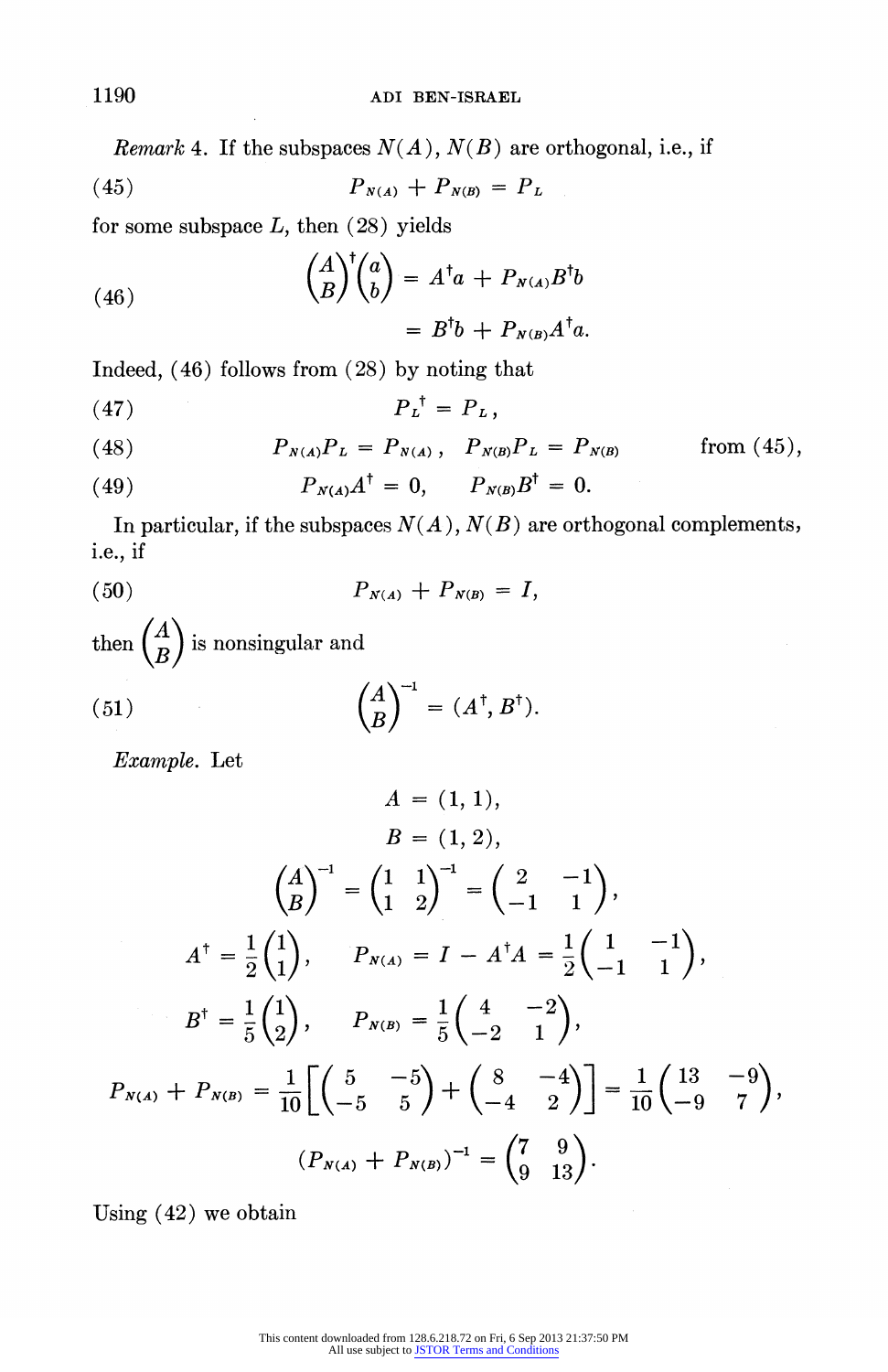$$
\begin{aligned}\n\left(\begin{matrix} A \\ B \end{matrix}\right)^{-1} &= (A^{\dagger}, 0) + P_{N(A)} (P_{N(A)} + P_{N(B)})^{-1} (-A^{\dagger}, B^{\dagger}) \\
&= \frac{1}{2} \begin{pmatrix} 1 & 0 \\ 1 & 0 \end{pmatrix} + \frac{1}{2} \begin{pmatrix} 1 & -1 \\ -1 & 1 \end{pmatrix} \begin{pmatrix} 7 & 9 \\ 9 & 13 \end{pmatrix} \frac{1}{10} \begin{pmatrix} -5 & 2 \\ -5 & 4 \end{pmatrix} \\
&= \frac{1}{2} \begin{pmatrix} 1 & 0 \\ 1 & 0 \end{pmatrix} + \frac{1}{2} \begin{pmatrix} 3 & -2 \\ -3 & 2 \end{pmatrix} = \begin{pmatrix} 2 & -1 \\ -1 & 1 \end{pmatrix}\n\end{aligned}
$$

or, alternatively,

$$
\begin{aligned}\n\binom{A}{B}^{-1} &= (0, B^{\dagger}) - P_{N(B)} (P_{N(A)} + P_{N(B)})^{-1} (-A^{\dagger}, B^{\dagger}) \\
&= \frac{1}{5} \binom{0}{0} \frac{1}{2} - \frac{1}{5} \binom{4}{-2} \frac{2}{1} \binom{7}{9} \frac{1}{13} \frac{1}{10} \binom{-5}{-5} \frac{2}{4} \\
&= \frac{1}{5} \binom{0}{0} \frac{1}{2} - \frac{1}{5} \binom{-10}{5} \frac{6}{-3} = \binom{2}{-1} \frac{1}{1}.\n\end{aligned}
$$

**2. Application to ill-conditioned equations.** Using the representation  $(42)$ , it follows that

(52) 
$$
\binom{A}{B}^{-1}\binom{a}{b} = A^{\dagger}a + P_{N(A)}(P_{N(A)} + P_{N(B)})^{-1}(B^{\dagger}b - A^{\dagger}a),
$$

which may be applied in the solution of the system

(31) 
$$
\begin{pmatrix} A \\ B \end{pmatrix} x = \begin{pmatrix} a \\ b \end{pmatrix},
$$

where the matrix  $\begin{pmatrix} A \\ B \end{pmatrix}$  is ill-conditioned, but A is a well-behaving submatrix, say  $AA^*$  is well-conditioned. Such a submatrix may be found by diagonalizing and stopping at a stage when all the rows below the pivot row contain elements whose moduli are less than or equal to some prescribed positive number (see, e.g., Gavurin [12]). Thus the ill-conditioning of (31) affects only the part

$$
(53) \tP_{N(A)}(P_{N(A)} + P_{N(B)})^{-1}(B^{\dagger}b - A^{\dagger}a)
$$

of the solution (52), being inherent in the matrix  $(P_{N(A)} + P_{N(B)})$ . But since the matrix  $\begin{pmatrix} A \\ B \end{pmatrix}$  is nonsingular, we have

(54) 
$$
N(A) \cap N(B) = \{0\}
$$

so that

$$
(55) \t\t\t\t \| P_{N(A)} + P_{N(B)} \| < 2;
$$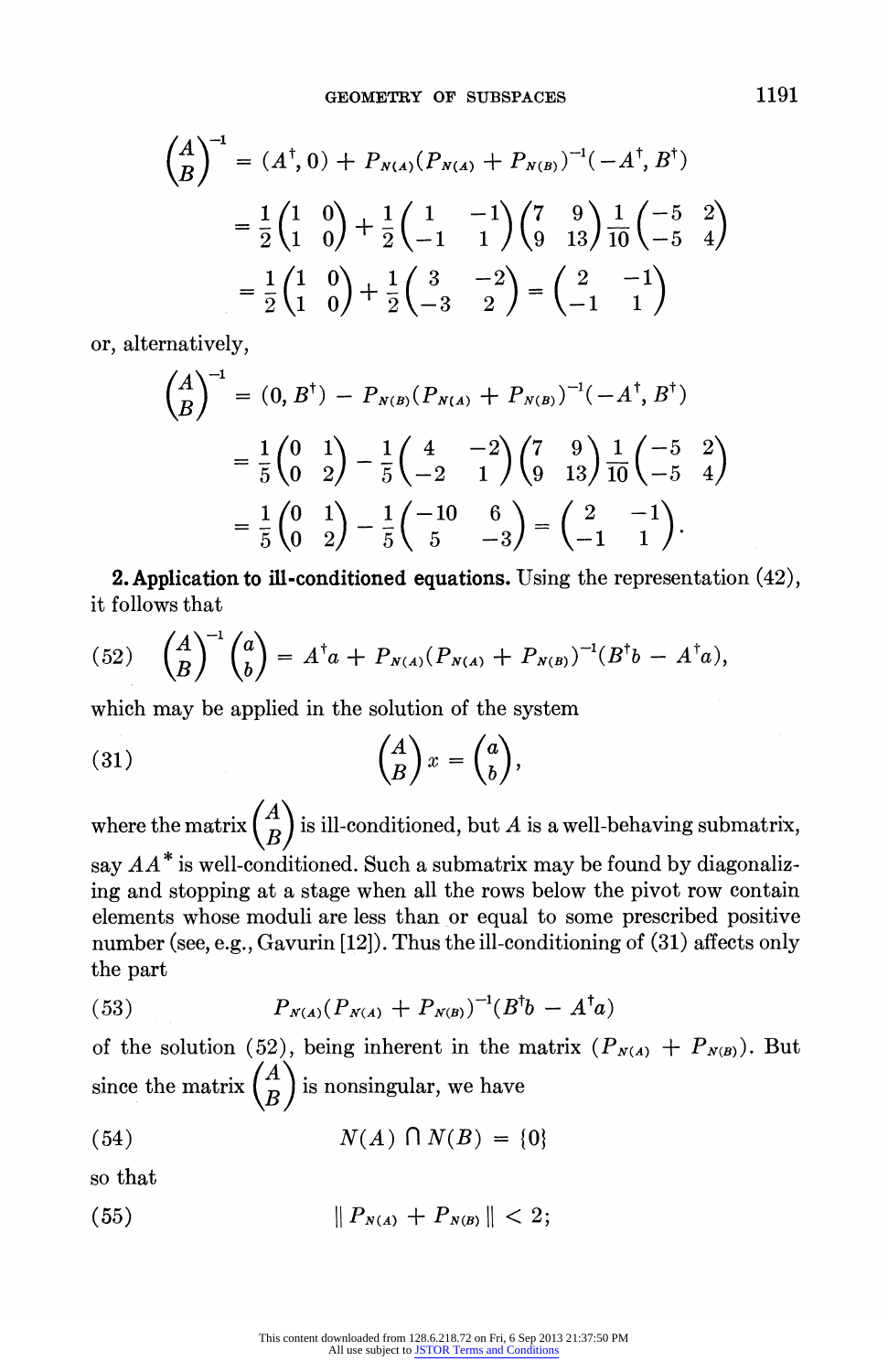and therefore,

(56)  $P_{N(A)} + P_{N(B)} = I + K$ 

where  $K$  is Hermitian and

$$
(57) \t\t\t\t \parallel K \parallel < 1.
$$

Therefore (see, e.g., [16, p. 54]),

(58) 
$$
(P_{N(A)} + P_{N(B)})^{-1} = \sum_{j=0}^{\infty} (-1)^j K^j,
$$

where the ill-conditioning of  $(P_{N(A)} + P_{N(B)})$  results in a slow convergence of  $(58)$ . Using  $(58)$ ,  $(2)$  and  $(4)$ , the solution  $(52)$  is

(59) 
$$
\binom{A}{B}^{-1} \binom{a}{b} = A^{\dagger} a + (I - A^{\dagger} A) \sum_{j=0}^{\infty} (-1)^j K^j (B^{\dagger} b - A^{\dagger} a);
$$

and by using  $A^{\dagger} = A^{\dagger} A A^{\dagger}$ ,

(60) 
$$
\binom{A}{B}^{-1} \binom{a}{b} = A^{\dagger} a + (I - A^{\dagger} A) B^{\dagger} b
$$
  
  $+ (I - A^{\dagger} A) \sum_{j=1}^{\infty} (-1)^j K^j (B^{\dagger} b - A^{\dagger} a).$ 

An upper bound on the error associated with the approximate solution (61)  $x_0 = A^{\dagger}a + (I + A^{\dagger}A)B^{\dagger}b$ 

is given by

(62) 
$$
\left\| \binom{A}{B}^{-1} \binom{a}{b} - x_0 \right\| \leq \frac{\|K\|}{1 - \|K\|} \|B^{\dagger}b - A^{\dagger}a\|;
$$

this follows from (60) by using

$$
\| (I - A^{\dagger} A) \| \leq 1
$$

(see, e.g.,  $[4]$ ).

More generally, an upper bound on the error associated with replacing (59) by the partial sum

(63) 
$$
x_k = A^{\dagger} a + (I - A^{\dagger} A) \sum_{j=0}^k (-1)^j K^j (B^{\dagger} b - A^{\dagger} a)
$$

is given by

(64) 
$$
\left\| \begin{pmatrix} A \\ B \end{pmatrix}^{-1} \begin{pmatrix} a \\ b \end{pmatrix} - x_k \right\| \leq \frac{\| K \|^{\ell+1}}{1 - \| K \|} \| B^{\dagger} b - A^{\dagger} a \|.
$$

Remark 5. The expansion  $(60)$  in powers of K should not be taken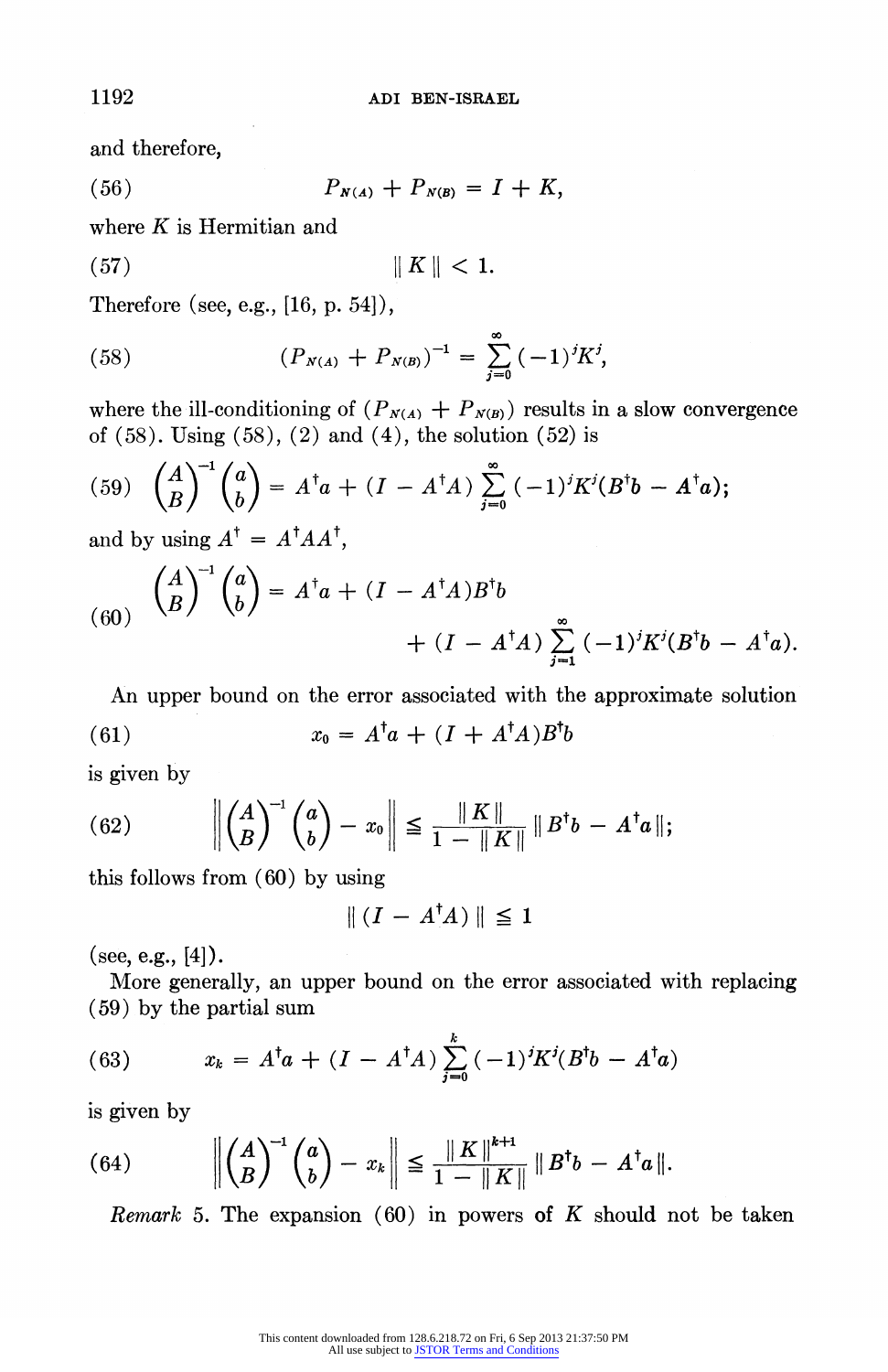seriously as a computational method for solving an ill-conditioned system. However, (60) sheds light on some special cases, e.g.,  $\|K(B^{\dagger}b)$  $-A^{\dagger}a$  |  $\approx 0$ , where the solution of (31) may be well-behaved although the matrix  $\begin{pmatrix} A \\ B \end{pmatrix}$  is ill-conditioned.

Remark 6. For a discussion of ill-conditioned systems in partitioned form, see [6].

3. Application to the generalized imverse of a product of projectors. The generalized inverses of matrix products received much attention in the literature, mainly because the relation

$$
(65) \t\t\t (AB)^{-1} = B^{-1}A^{-1}
$$

cannot be extended to singular matrices in a straightforward manner. Conditions for

$$
(66)\qquad \qquad (AB)^{\dagger} = B^{\dagger}A^{\dagger}
$$

to hold were given by Greville [15]; see also Erdelyi [10], Katz [17], Pearl [19] and Arghiriade [3]. An actual representation for  $(AB)^{\dagger}$  was given by Cline [7] as follows:

(67) 
$$
(AB)^{\dagger} = B_1^{\dagger} A_1^{\dagger}, \text{ where } B_1 = A^{\dagger} AB, A_1 = AB_1 B_1^{\dagger}.
$$

Another representation follows as a special case from a more general result of Foulis [11]:

(68) 
$$
(AB)^{\dagger} = P_{R((AB)^*)} B^{\dagger} (P_{R(A^*)} P_{R(B)})^{\dagger} A^{\dagger} P_{R(AB)}.
$$

The computational significance of (68) is impaired by the fact, as shown by Householder [16, p. 9], that the direct computation of  $X^{\dagger}$  requires little more than the computation of  $P_{R(X)}$  and of  $P_{R(X^*)}$ . Nevertheless, both (67) and (68) give insight into the structure of the operator  $(AB)^{\dagger}$ .

If both  $A, B$  are projectors, then both representations (67) and (68) reduce to  $(PQ)^{\dagger} = (PQ)^{\dagger}$ . The results of §1 will now be applied to obtain a representation for  $(PQ)^{\dagger}$ , where P, Q are projectors.

**LEMMA 1.** Let P, Q be two arbitrary projectors in  $E<sup>n</sup>$ . Then for any vector x either

$$
(69) \t\t PQx = 0,
$$

$$
or
$$

$$
(70) \qquad (PQ)^n x \neq 0 \quad \text{for} \quad n = 1, 2, \cdots.
$$

*Proof.* Clearly it is enough to prove the lemma for  $n = 2$ . We show first that

(71) 
$$
PQx \neq 0 \text{ implies } QPQx \neq 0.
$$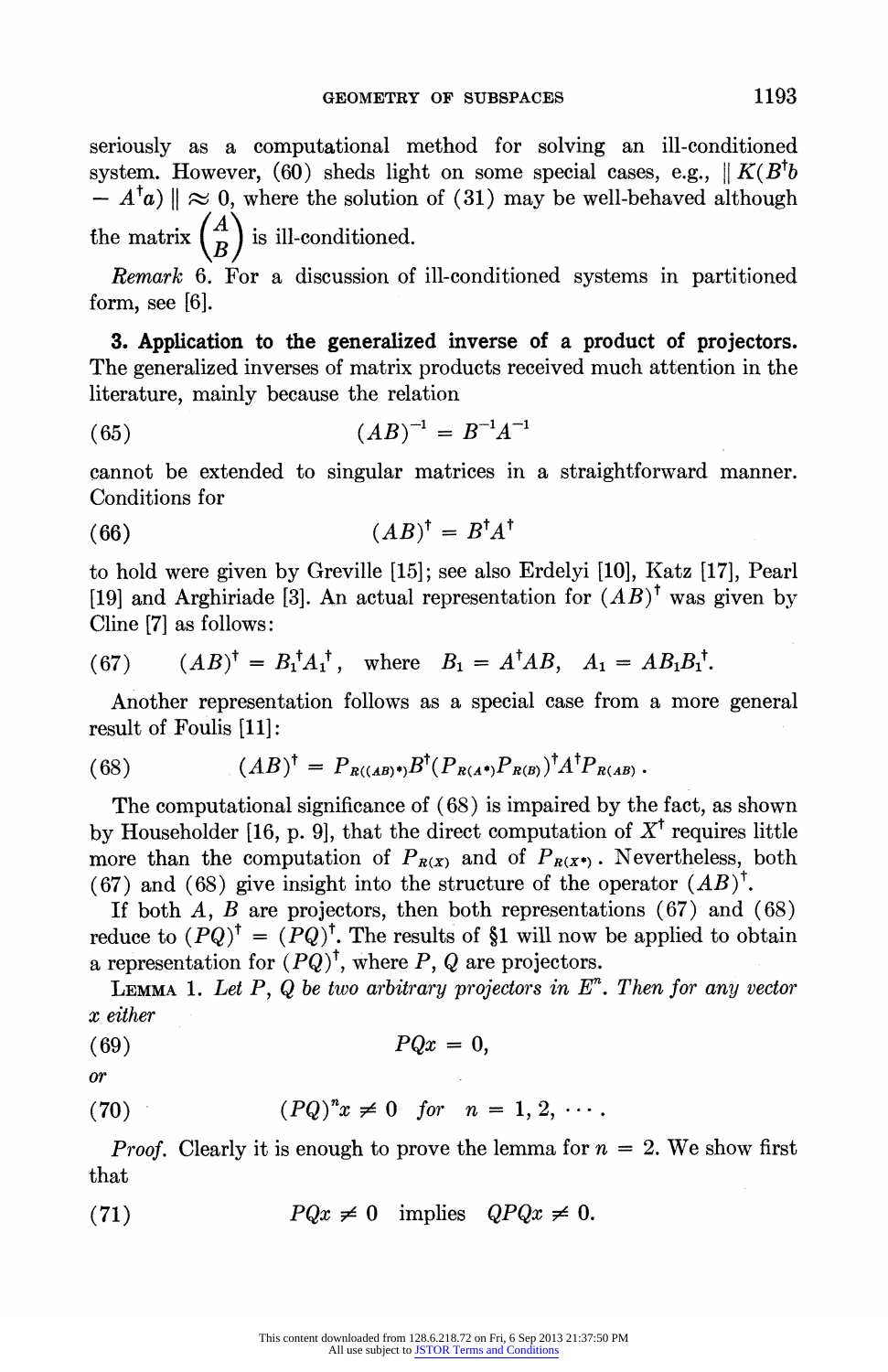This follows from

 $QPQx = QPPQx$ 

and the fact that the operator  $QP$  is nonsingular when restricted to  $R(QP)^*) = R(PQ)$ . Similarly,

(73) 
$$
QPQx \neq 0 \text{ implies } PQPQx \neq 0,
$$

and the lemma follows from (71) and (73).

COROLLARY 5. Let  $P$ ,  $Q$  be two arbitrary projectors in  $E<sup>n</sup>$ . Then for any

$$
(74) \t\t y \in R(PQ)
$$

we have

(75) 
$$
\{y + N(QP)\} \cap R(QP) = \{(PQ)^{\dagger}y\}.
$$

Proof. From Lemma 1 it follows that

(76)  $R(QP) \cap N(QP) = \{0\};$ 

for if

(77)  $0 \neq x = QPu$ ,

$$
(78) \t QPx = QPQPu = 0,
$$

then Lemma 1 is contradicted. Using (76) and

(79) dim  $R(QP) + \dim N(QP) = n$ ,

it follows from Corollary 1 that the intersection

(80)  $\{y + N(QP)\}\cap R(QP)$ 

consists of a single vector. We will show this vector to be  $(PQ)^{\dagger}y$ . Indeed,

(81) 
$$
(PQ)^{\dagger}y \in R((PQ)^*) = R(QP),
$$

say,

(82) 
$$
(PQ)^{\dagger}y = QPz \text{ for some } z.
$$

Using (74) and (82) we obtain

(83)  $Py = y = (PQ)(PQ)^{\dagger}y = PQQPz = PQPz = P(PQ)^{\dagger}y$ so that

(84) 
$$
y - (PQ)^{\dagger}y \in N(P) \subset N(QP).
$$

From (81) and (84) we conclude that

(85) 
$$
(PQ)^{\dagger}y \in \{y + N(QP)\} \cap R(QP).
$$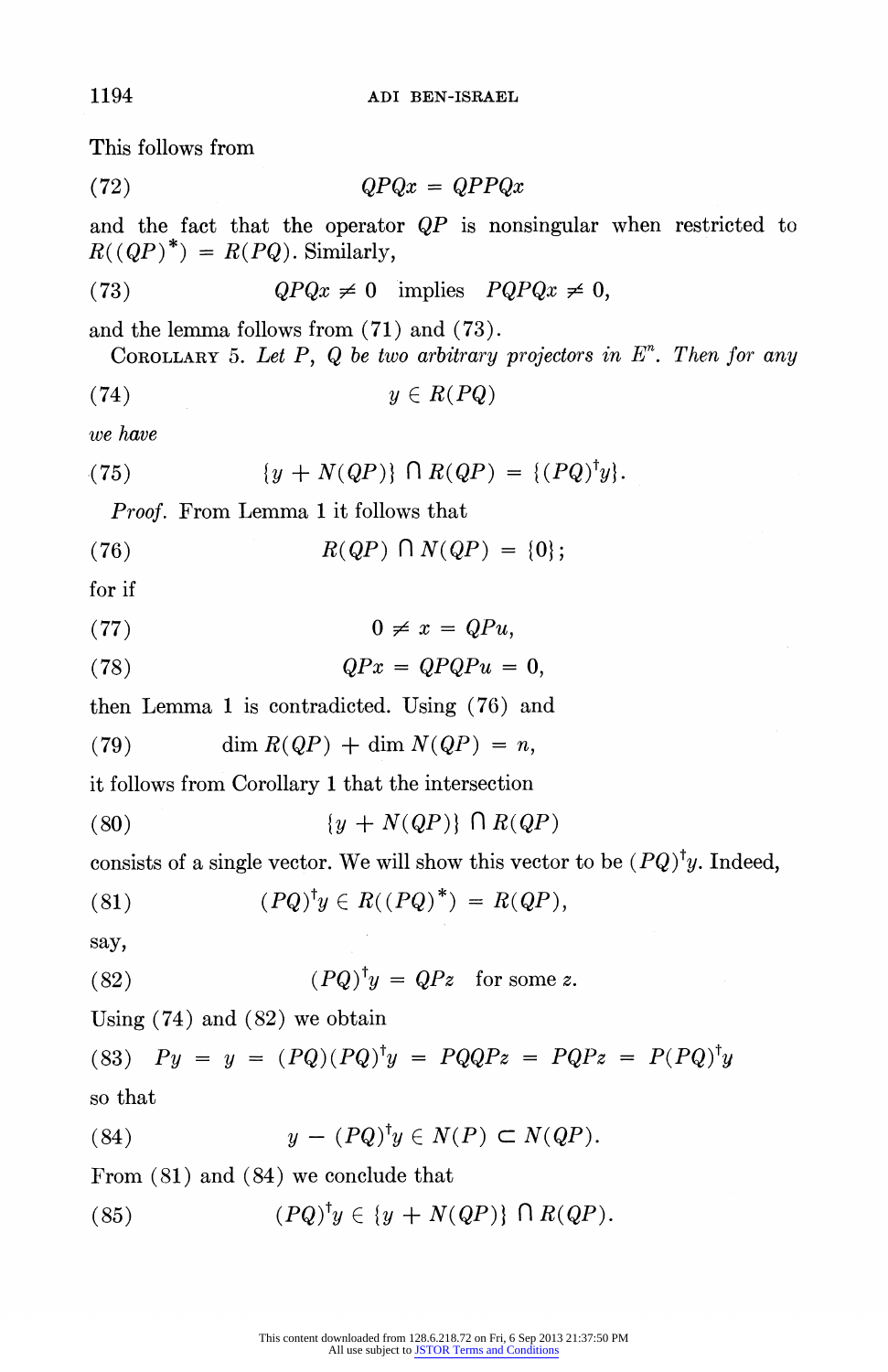This completes the proof.

Corollary 5 gives  $(PQ)^{\dagger}y$  for all  $y \in R(PQ)$  as the intersection (80). A representation for  $(PO)^{\dagger}$  follows now by the explicit construction of (80) using (25).

COROLLARY 6. Let P, Q be two arbitrary projectors in  $E<sup>n</sup>$ . Then

(86) 
$$
(PQ)^{\dagger} = P_{R(QP)}(P_{R(QP)} + P_{N(QP)})^{\dagger} P_{R(PQ)}
$$

$$
= (PQ)^{\dagger} P Q [(PQ)^{\dagger} P Q + (I - PQ(PQ)^{\dagger})]^{\dagger} P Q (PQ)^{\dagger}.
$$

Proof. The proof follows from (75) by setting in the first equality of (25),

$$
(87) \t x = 0, \t y = PQ(PQ)^{\dagger}y \in R(PQ), \t L = R(QP), \t M = N(QP).
$$

The second equality in (86) follows from the first by using

(88) 
$$
P_{R(QP)} = P_{R((QP)^*)} = (PQ)^{\dagger} P Q,
$$

(89) 
$$
P_{N(QP)} = I - P_{R((QP)^*)} = I - P_{R(PQ)} = I - PQ(PQ)^{\dagger}.
$$

The above discussion shows that every representation for  $(PQ)^{\dagger}$  must involve the projectors  $P_{R(QP)}$ ,  $P_{N(QP)}$ , i.e., the matrix  $(PQ)^{\dagger}$  itself. Since in (68) one needs  $(P_{R(A^*)}P_{R(B)})^{\dagger}$ , it follows generally that the knowledge of  $A^{\dagger}$ ,  $B^{\dagger}$  is not of much help when  $(AB)^{\dagger}$  is sought.

4. On the inclination between subspaces. H. Zassenhaus introduced in [24] a set of cosines of the angles of inclination between two linear subspaces  $S_1$ ,  $S_2$  of  $E^n$  as follows: Let

$$
(90) \t\t\t\t q_j = \dim S_j \t\t for \t j = 1, 2,
$$

and let

$$
(91) \t\t q_1 \leqq q_2.
$$

Let the row vectors of the  $q_i \times n$  matrix  $A_j$  form a basis of  $S_j$ ,  $j = 1, 2$ . The eigenvalues of the matrix

(92) 
$$
f(A_1, A_2) = A_1 A_2^* (A_2 A_2^*)^{-1} A_2 A_1^* (A_1 A_1^*)^{-1}
$$

are shown by Zassenhaus [24] to be real nonnegative and  $\leq 1$ , and are then interpreted as the squares of the cosines of the angles of inclination between  $S_1$  and  $S_2$ .

In what follows we will give Zassenhaus' definition a symmetric form, avoiding  $(91)$  and expressing the fact that the inclination between  $S_1$  and  $S_2$  is the same as that between  $S_2$  and  $S_1$ . Also the matrices  $A_j$ , whose rows span  $S_j$ , will not be assumed to be of full row rank.

LEMMA 2. If T is an  $r \times r$  matrix and if S is an  $n \times r$  matrix of rank r, then the matrices  $T$ ,  $STS<sup>†</sup>$  have the same nonzero eigenvalues.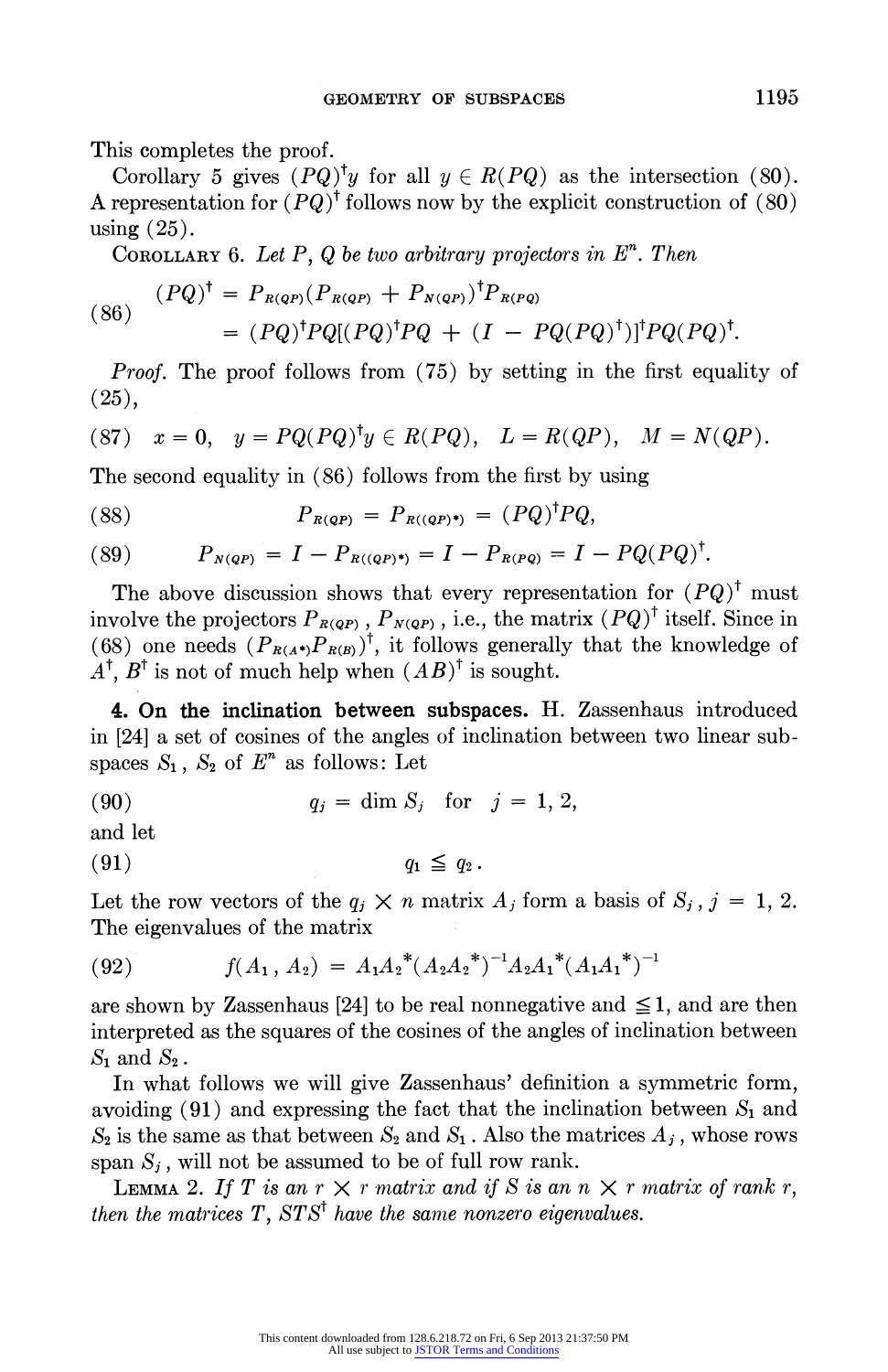*Proof.* From rank  $S = r$  we conclude that

(93)  $S^{\dagger}S = I$ .

Thus from

(94)  $Tx = \lambda x$ 

it follows that

(95)  $(STS^{\dagger})Sx = \lambda Sx$ 

Conversely (94) follows from (95), when premultiplied by  $S^{\dagger}$ . The proof is completed by noting that

(96) 
$$
\operatorname{rank} T = \operatorname{rank} (STS^{\dagger}).
$$

LEMMA 3. Let  $A_1$ ,  $A_2$  be matrices of respective dimensions  $m_1 \times n$ ,  $m_2 \times n$ and respective ranks  $r_1$ ,  $r_2$ . Let  $\tilde{A}_j$  be a submatrix of  $A_j$ , consisting of  $r_j$ linearly independent rows,  $j = 1, 2$ . Then the nonzero eigenvalues of  $A_1A_2^{\mathsf{T}}A_2A_1^{\mathsf{T}}$  and  $A_1A_2^{\mathsf{T}}A_2A_1^{\mathsf{T}}$  are the same.

Proof. One can write

$$
(97) \t\t A_j = B_j \tilde{A}_j \tfor j = 1, 2,
$$

where the matrices  $B_j$  are of full column rank. From (97) it follows that

(98) 
$$
A_j^{\dagger} = \tilde{A}_j^{\dagger} B_j^{\dagger}
$$
 for  $j = 1, 2,$ 

so that

(99) 
$$
A_1 A_2^{\dagger} A_2 A_1^{\dagger} = B_1 \widetilde{A}_1 \widetilde{A}_2^{\dagger} B_2^{\dagger} B_2 \widetilde{A}_2 \widetilde{A}_1^{\dagger} B_1^{\dagger} = B_1 \widetilde{A}_1 \widetilde{A}_2^{\dagger} \widetilde{A}_2 \widetilde{A}_1^{\dagger} B_1^{\dagger}
$$

since  $B_2^{\dagger}B_2 = I$ .

Taking  $T = \tilde{A}_1 \tilde{A}_2^{\dagger} \tilde{A}_2 \tilde{A}_1^{\dagger}$  and  $S = B_1$  in Lemma 2, we conclude from (99) that  $\tilde{A}_1\tilde{A}_2^{\dagger}\tilde{A}_2\tilde{A}_1^{\dagger}$  and  $A_1A_2^{\dagger}A_2A_1^{\dagger}$  have the same nonzero eigenvalues.

THEOREM 4. Let  $S_1$ ,  $S_2$  be two arbitrary subspaces in  $E<sup>n</sup>$ , and let  $A_1$ ,  $A_2$ be two matrices satisfying

(100) 
$$
S_j = R(A_j^*) \text{ for } j = 1, 2.
$$

Then the nonzero eigenvalues of the matrix

$$
(101) \t\t A_1 A_2^{\dagger} A_2 A_1^{\dagger}
$$

are the squares of the cosines of the angles of inclination between  $S_1$  and  $S_2$ in the sense of Zassenhaus.

Proof. The proof follows from Lemma 3, by noting that Zassenhaus' definition involves the eigenvalues of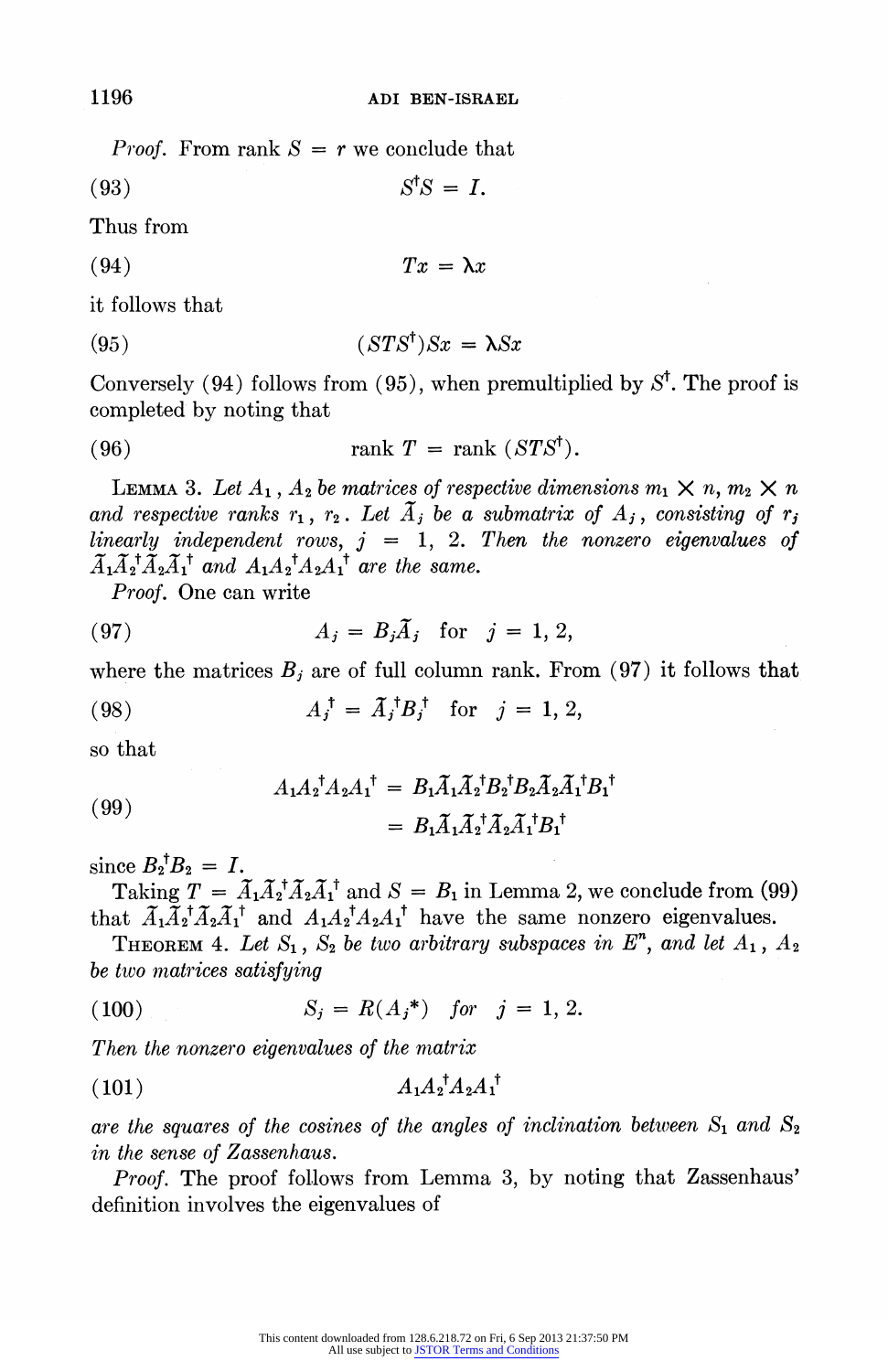$$
(102) \qquad \tilde{A}_1 \tilde{A}_2^* (\tilde{A}_2 \tilde{A}_2^*)^{-1} \tilde{A}_2 \tilde{A}_1^* (\tilde{A}_1 \tilde{A}_1^*)^{-1} = \tilde{A}_1 \tilde{A}_2^* \tilde{A}_2 \tilde{A}_1^*,
$$

which coincide with the nonzero eigenvalues of  $A_1A_2^{\dagger}A_2A_1^{\dagger}$ . Finally, the nonzero eigenvalues of  $(A_1A_2^{\dagger}) (A_2A_1^{\dagger})$  and of  $(A_2A_1^{\dagger}) (A_1A_2^{\dagger})$  are the same so that the result is independent of the order in which the subspaces are taken; thus (91) can be avoided.

Acknowledgment. I wish to thank R. E. Cline and L. D. Pyle who kindly corrected an error in a previous version and T. N. E. Greville and the referees for their helpful suggestions.

## REFERENCES

- [1] M. ALTMAN, On the approximate solution of linear algebraic equations, Bull. Acad. Polon. Sci. Cl. III, 5 (1957), pp. 365-370.
- $[2]$   $\longrightarrow$ , An approximate process for the Gaussian least squares principle in the error theory, Ibid., 5 (1957), pp. 371-374.
- [3] E. ARGHIRIADE, Sur les matrices qui sont permutables avec leur inverse généralisée, Atti. Accad. Naz. Lincei Rend. Cl. Sci. Fis. Mat. Natur., 35 (1963), pp. 244-251.
- [4] A. BEN-ISRAEL, On error bounds for generalized inverses, SIAM J. Numer. Anal., 3 (1966), pp. 585-592.
- [5] A. BEN-ISRAEL AND A. CHARNES, Contributions to the theory of generalized inverses, this Journal, 11 (1963), pp. 667-699.
- [6]  $\longrightarrow$ , On ill-conditioned systems in partitioned form, Northwestern University, 1967, in preparation.
- [71 R. E. CLINE, Note on the generalized inverse of the product of matrices, SIAM Rev., 6 (1964), pp. 57-58.
- $[8]$   $\longrightarrow$ , Representations for the generalized inverse of a partitioned matrix, this Journal, 12 (1964), pp. 588-600.
- [9]  $\longrightarrow$ , Representations for the generalized inverse of sums of matrices, J. Soc. Indust. Appl. Math. Ser. B Numer. Anal., 2 (1965), pp. 99-114.
- [10] I. ERDELYI, On the reverse order law related to the generalized inverse of matrix products, J. Assoc. Comput. Mach., 13 (1966), pp. 439-443.
- [111 D. J. FOULIS, Relative inverses in Baer\*-semigroups, Michigan Math. J., 10 (1963), pp. 65-84.
- [12] M. K. GAVURIN, Ill-conditioned systems of linear algebraic equations, Zh. Vychisl. Mat. i Mat. Fiz., 2 (1962), pp. 387-397.
- [131 T. N. E. GREVILLE, Some applications of the pseudo-inverse of a matrix, SIAM Rev., 2 (1960), pp. 15-22.
- $[14]$   $\longrightarrow$ , A product characterization of the generalized inverse of a square singular matrix, Notices Amer. Math. Soc., 10 (1963), p. 472.
- $[15]$   $\longrightarrow$ , Note on the generalized inverse of a matrix product, SIAM Rev., 8 (1966), pp. 518-521.
- [16] A. S. HOUSEHOLDER, The Theory of Matrices in Numerical Analysis, Blaisdell, New York, 1964.
- [17] I. J. KATZ, On the generalized inverse of a product and EPr matrices, The American University, Washington, D. C., 1965.
- [18] H. NAKANO, Spectral Theory in the Hilbert Space, Japan Society for the Promotion of Science, Tokyo, 1953.